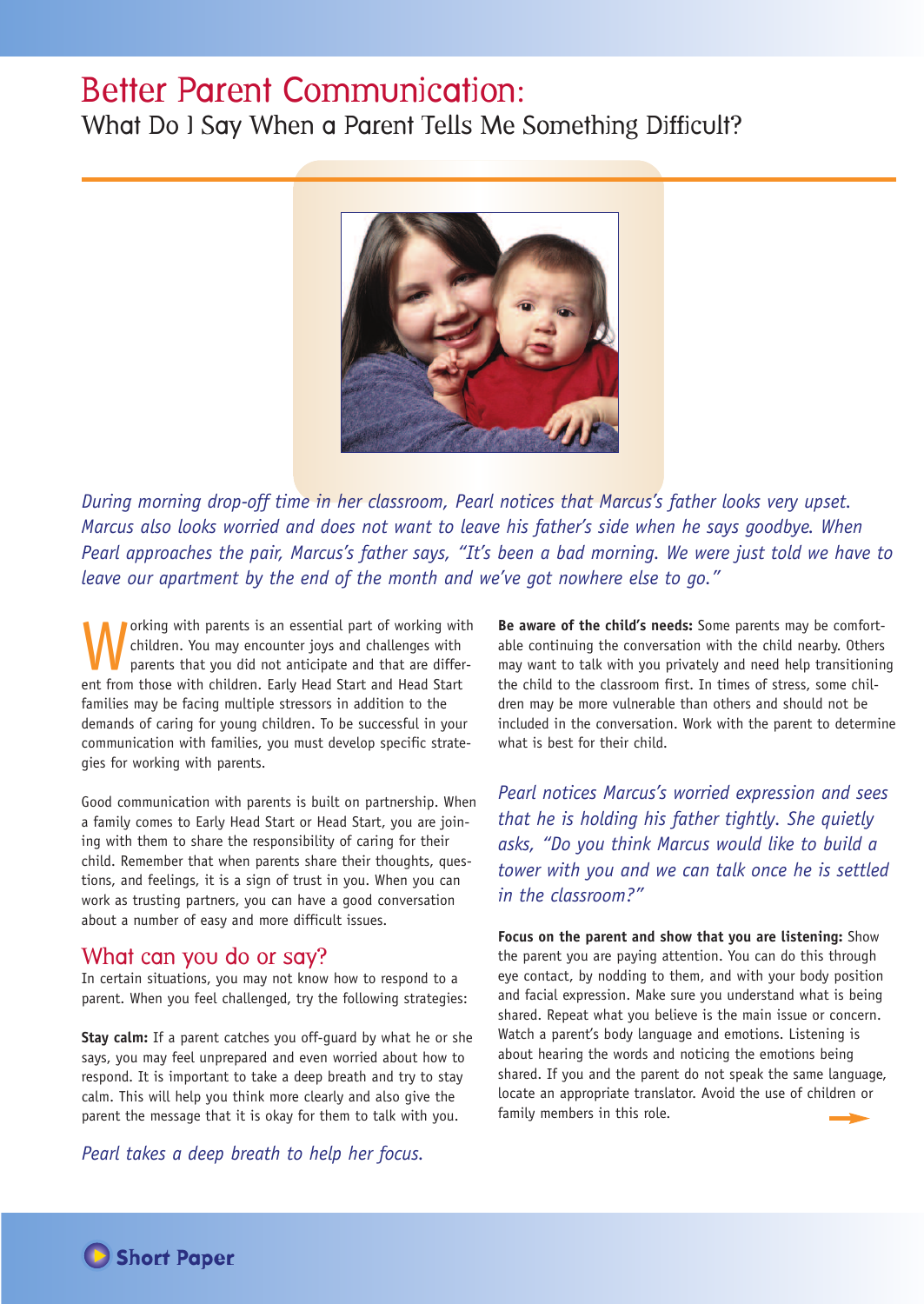*After Marcus seems settled and is playing with other friends, Pearl and the father move to a quieter space in the classroom. She turns and looks at Marcus's father and gently asks, "You won't have anywhere to live after one month?"*

**Help the parent feel supported:** It's important to let the parent know that you want to be helpful to the child and the family. Some parents may have clear ideas about what they need while others may feel overwhelmed and unable to assess their needs. To better understand how to help, explore with the parent how the family is feeling. A good place to start is by focusing on the strengths of the family and parent-child relationship.

*Pearl comments to Marcus's father, "I noticed Marcus kept close by your side this morning. He seemed reluctant to let you go." Marcus's father is quiet for a few moments and then shares his concerns.*

**Find support from others:** One great benefit of Head Start is the availability of other staff across roles. Determine with the parent whether it would be helpful to include any other members of the Head Start team. If the parent wants additional support, consider who else on your team might be helpful. Let the parent decide whether they want to connect with other team members on their own or with you present. This is a chance to address the needs of both the parent and the child.

*Marcus's father asks Pearl if she will meet with him and the social worker that afternoon to talk about the housing situation. Pearl adds, "We might also want to use that time to talk about how best to support Marcus while this gets resolved."*

**Identify resources and help with problem solving:** Once the team is together, ask the parent what resources they have or might require. When possible, come prepared with a list of known resources and provide suggestions if the parent is interested. Think with the parent about how to access and connect with available resources. Again, gauge your conversation towards what the parent needs at this particular time. Some families may be overwhelmed with too many ideas while others may want to exhaust the possibilities. Some parents appreciate problem solving together while others would rather do it on their own once they have information or strategies to try. Respect the parent's style and privacy.

*The social worker explains that the program has a lot of information about housing and potential community resources. The team reassures the parent that they are available for support while he searches for the best option for him and Marcus.*

As providers, we may have the urge to try and fix things for the family. It is best to avoid this urge and instead find ways to provide support, encouragement, and problem solving strategies if needed. Your role is to be compassionate, share knowledge, identify family strengths, and model problem solving strategies to help empower the parent to take action. Your other crucial role is to help find the best way to support the child through the crisis. Here are some steps to consider in follow-up. **Plan action steps:** Once resources have been identified, discuss next steps with the parent; this is a good problem solving strategy. Be as concrete as possible: decide who will follow through with each step, establish target dates, develop a plan to update each other on progress. Determine what steps will be taken at school and at home to support the child.

*The social worker reviews the plan with the group about how everyone has agreed to proceed. He checks in with Marcus's father to make sure he is comfortable with the plan.*